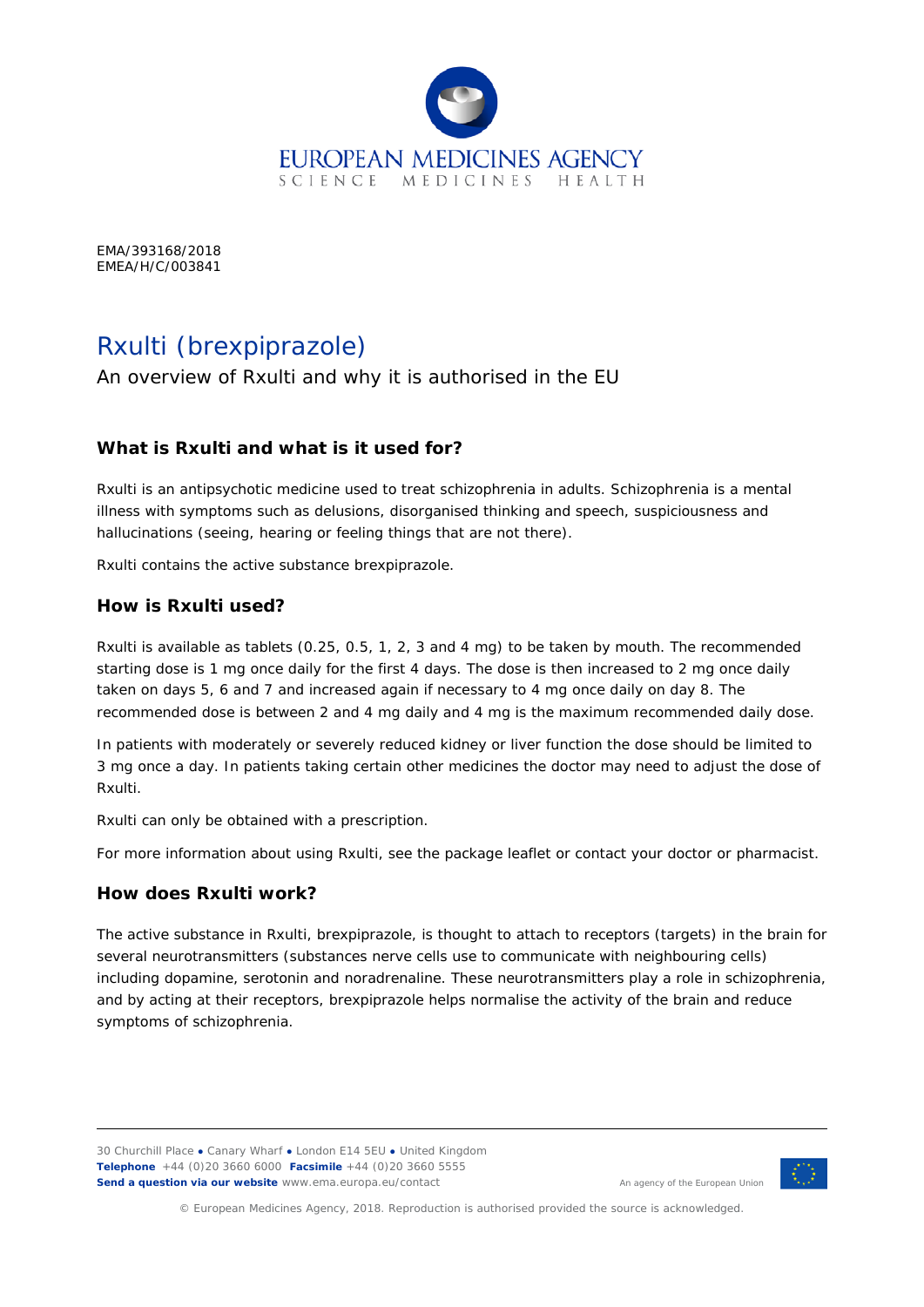## **What benefits of Rxulti have been shown in studies?**

Rxulti has been shown to be effective at reducing symptoms of schizophrenia in 5 main studies involving 2,404 adults with schizophrenia, although there were some inconsistent results.

In 4 of the studies, Rxulti was compared with placebo (a dummy treatment) and the main measure of effectiveness was reduction of symptoms on a standard rating scale called PANSS (positive and negative syndrome scale) which ranges from a minimum of 30 (no symptoms) to a maximum of 210 (severest symptoms) after 6 weeks of treatment.

In the first study, the PANSS score fell by around 21 and 20 points with 2 mg and 4 mg Rxulti respectively compared with 12 points with placebo.

In the second study, the PANSS score fell by around 20 points with 4 mg Rxulti compared with 14 points with placebo. However, there was not considered to be a difference between 2 mg Rxulti and placebo.

In the third study, the PANSS score fell by around 15 points with 2 mg Rxulti compared with 8 points with placebo and there was not considered to be a difference between 4 mg Rxulti and placebo.

In the fourth study, doses of Rxulti ranging from 2 to 4 mg were compared with placebo and with another antipsychotic medicine, quetiapine. After 6 weeks, there was not considered to be a difference between Rxulti and placebo. Results at 2, 3 and 4 weeks showed improvement in symptoms with Rxulti compared with placebo. Quetiapine showed improvement in symptoms at 6 weeks compared with placebo.

The fifth study compared Rxulti with placebo over one year, and the main measure of effectiveness was the risk of relapse (worsening of symptoms). Rxulti was more effective than placebo in preventing relapse: after a year, 14% of patients taking Rxulti had relapsed compared with 38% of patients taking placebo.

### **What are the risks associated with Rxulti?**

The most common side effects with Rxulti are akathisia (a constant urge to move, which may affect around 6 in 100 people) and weight gain (which may affect around 4 in 100 people).

For the full list of side effects and restrictions with Rxulti, see the package leaflet.

### **Why is Rxulti authorised in the EU?**

Rxulti was effective at reducing symptoms of schizophrenia. Although the reductions in symptoms were not consistent across the studies, this often occurs in studies with antipsychotic medicines and the European Medicines Agency considered that the effects were sufficient to conclude that Rxulti is beneficial to patients with schizophrenia. Based on available data, it is not possible to say how Rxulti compares with other medicines of the same type. The safety profile of Rxulti is similar to other antipsychotic medicines. The Agency decided that Rxulti's benefits are greater than its risks and it can be authorised for use in the EU.

#### **What measures are being taken to ensure the safe and effective use of Rxulti?**

Recommendations and precautions to be followed by healthcare professionals and patients for the safe and effective use of Rxulti have been included in the summary of product characteristics and the package leaflet.